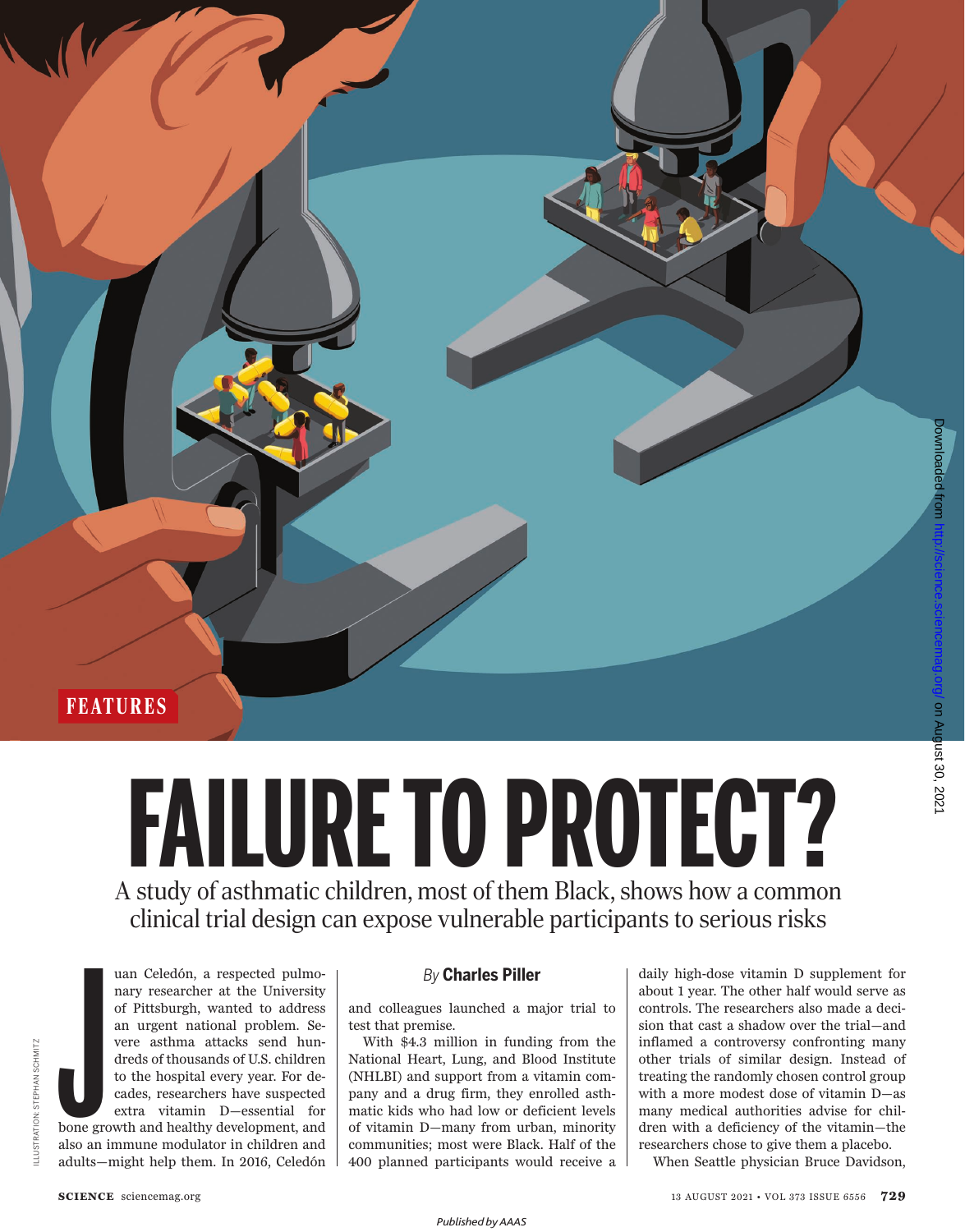a pulmonary specialist who has studied vitamin D and asthma, heard about the "Vit-D-Kids" trial, he was stunned. The children, as asthmatics treated with corticosteroids, already faced possible bone health problems and diminished growth, and any vitamin D deficiency would place them at greater risk for fractures. Yet Davidson discovered that informed consent forms posted online failed to inform parents of enrolled children about those dangers.

Davidson, who had worked on a comparable vitamin D trial that rejected a placebo arm as unethical, repeatedly voiced his concerns about Vit-D-Kids to the scientists running it, institutional review boards (IRBs) that approved it, and NHLBI. But trial researchers called the risks minimal. The placebo was justified because vitamin D testing is not routine, they argued. If not for the trial, the kids' vitamin deficiency probably wouldn't have

been detected, so they were no worse off in the study.

Davidson's objections drew some media attention during the trial and led to small changes to its enrollment criteria and consent forms, but Vit-D-Kids pressed ahead. It wasn't a success. Trial enrollment grew to nearly 200 children but was halted early for "futility" in 2019 after a data safety monitoring board (DSMB) concluded during an interim review of results that vitamin D supplementation had failed to prevent asthma attacks. Yet the researchers kept an unspecified number of kids, even if very deficient in the vitamin, on a placebo for up to six more months—to ensure "an orderly closeout," James Kiley, director of NHLBI's Division of Lung Diseases, later told a U.S. politician who asked about the decision.

"That approach was stunning and callous," Davidson says. And possibly harmful. At least nine kids, across both arms of the trial, broke bones during the trial—nearly double the number expected among asthmatic children over a comparable period. The fractures were neither disclosed as possible adverse events when the study was published in *JAMA* last year nor noted in another public summary of the trial results.

A *Science* investigation of Vit-D-Kids reviewed thousands of pages of trial protocols and consent forms; previously undisclosed DSMB deliberations; emails from the trial's principal investigator, NHLBI officials, and *JAMA* editors; and letters between National Institutes of Health (NIH) officials and a concerned member of Congress. Those documents and others reveal new aspects of the trial that concern asthma researchers like Davidson, medical ethicists, and specialists in clinical trial design who reviewed the materials at *Science*'s request.

"The advantages to society of this trial, because of the poor design, were likely none. And the risks did outweigh the benefits," says Charles Natanson, a physician and expert on trial design at the NIH Clinical Center. "This trial did not, in my opinion, meet the standards set forth in *The Belmont Report*," which in 1979 established ethical guidelines, adopted by the U.S. government, for protecting human subjects. Keeping children on a placebo after the trial was stopped for futility stood out as an "unconscionable" error, adds Ruth Macklin, a medical ethicist at Albert Einstein College of Medicine.

Davidson and others suggest the study's fo-

#### **Hazard zones**

The Vit-D-Kids trial tested children's vitamin D blood levels multiple times over the course of about 1 year. This chart categorizes readings from all 683 tests, estimated from text and results graphs in its published report. In more than onethird of the tests, kids had levels that were potentially hazardous according to the National Institutes of Health and other authorities.



cus on minority children—which Kiley called "appropriate" in a statement to *Science* only elevates their concerns about using a placebo. Jill Fisher of the University of North Carolina, Chapel Hill, who wrote a book on racial inequality in clinical trials, says Vit-D-Kids ignored the ethical imperative to treat children at known risk from vitamin D deficiency because of inadequate diet, poverty, and a lack of Sun exposure in inner cities. "We shouldn't say, 'It's unfortunate that there are these health and nutritional disparities, but it serves the interests of science to have placebo-controlled trials,'" she says. It is "structural racism" to scientifically exploit such inequalities, Fisher adds.

Kiley and Celedón declined to be interviewed but provided statements after being sent a list of questions. The trial, its protocol, and consent forms "underwent rigorous review before and after it was funded," Celedón wrote in a brief note emailed to *Science*, adding: "All regulatory bodies, including a [DSMB] and [IRBs] at seven pediatric hospitals, stated that the trial was both safe and ethical." In NHLBI's statement to *Science*, Kiley wrote, "The highest priority was to keep every child in the study safe."

Vit-D-Kids could easily be dismissed as a controversial outlier, but Natanson and others suggest it instead exemplifies the growing number of studies in humans that inappropriately reject control groups receiving "usual care"—current best practice treatments used by doctors. In a hunt for compelling results, many researchers favor using sharply divergent treatment arms in a trial. But such extreme comparisons mean doctors can't learn whether a new treatment is better or worse

> than usual care, says Natanson, who has analyzed the issue in trials involving critically ill patients. He has found that many such trials mislabel one or more arms as "usual care," sometimes endangering participants and misinforming physicians, which he calls "a big problem."

> **MORE THAN A DECADE AGO**, NIH supported an ambitious trial that foreshadowed the usualcare issue in Vit-D-Kids. The study's researchers meant to solve a life-and-death medical conundrum affecting premature infants: They depend on supplemental oxygen to stay alive, but too much can cause blindness. The trial aimed to identify an oxygen level that would save lives with the fewest side effects. It assigned more than 1300

> preemies to be maintained at

a relatively low blood oxygen range (85% to 89%) or a higher range (91% to 95%). Most consent forms said either range represented "usual" or "standard" care and that babies in both groups had the same likelihood of dying. Prominent supporters, including NIH Director Francis Collins, argued that both infant groups met the standard of care as practiced at trial sites. mental oxygen to stay alive, but<br>too much can cause blindness.<br>The trial aimed to identify an<br>oxygen level that would save<br>it assigned more than 1300<br>lives with the fewest side effects.<br>It assigned more than 1300<br>premies t

But in a 2016 analysis in *PLOS ONE*, whose authors included Natanson, researchers examined other trials of oxygen management in preemies and concluded the bottom of the trial's low-oxygen range was not considered usual care in multiple countries. The trial departed from usual care in another respect, not noted on the consent forms: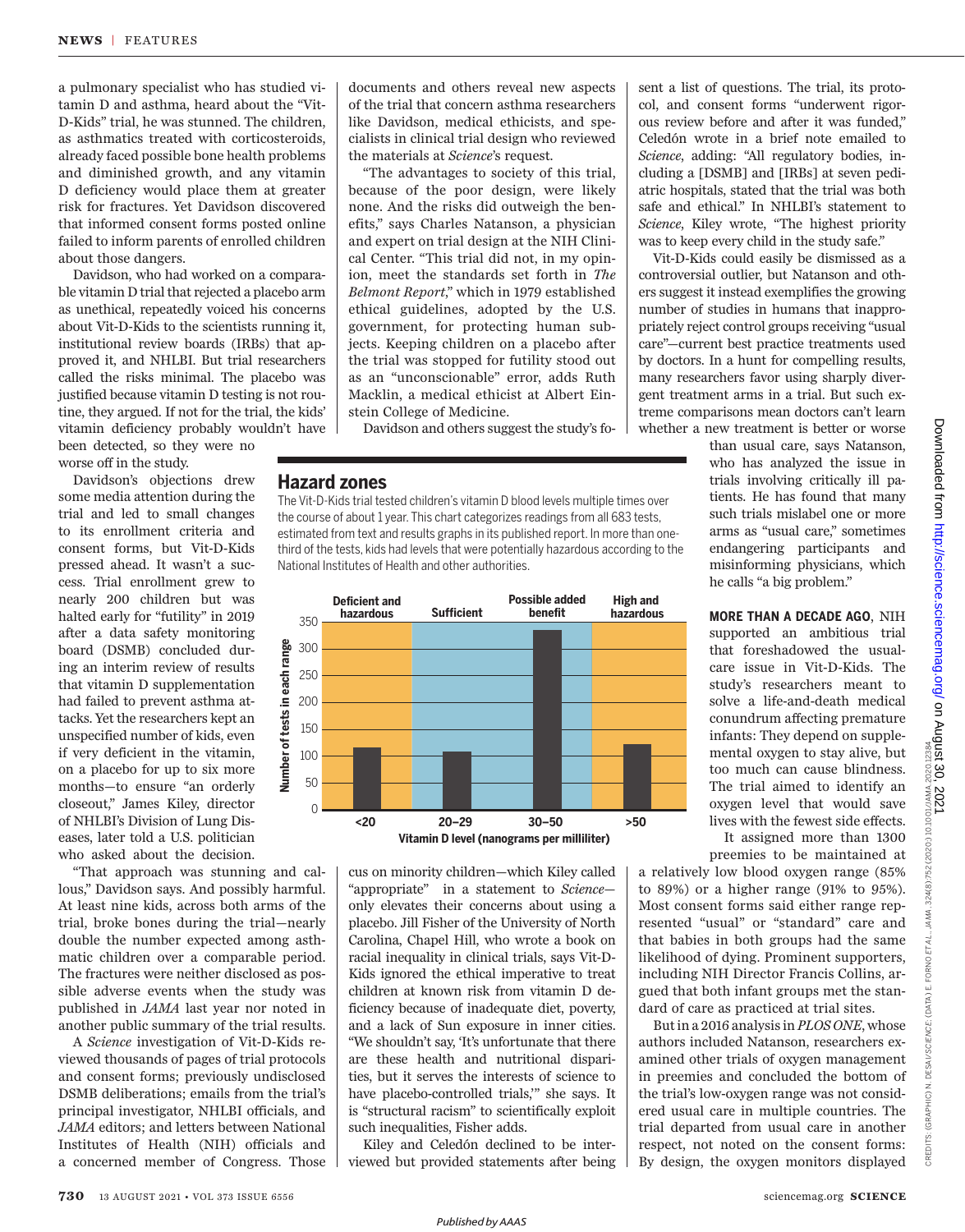inaccurate readings to prevent caregivers from knowing a baby's study group.

Scores of bioethicists and clinicians and the federal Office for Human Research Protections (OHRP)—said the informed consent forms inadequately described the risks. About 20% of babies in the lowoxygen range died, compared with 16% in the high-oxygen group.

Several other U.S. trials (see table, below) also became magnets for criticism that they violated usual-care safeguards seen as crucial, even if sometimes complex to define. Each trial had eminent backers who said accepted practices can be ambiguous, fueling divisive debates. "Usual care in Seattle may differ from usual care in San Antonio. This applies particularly to uses of technology and high-cost interventions," said Edward Campion, an editor at *The New England Journal of Medicine* when it published the infant oxygen study, at a public hearing.

Those issues came to a head again in Vit-D-Kids. Vitamin D supplementation has long been contentious. It is said to be a remedy for diabetes, cancer, heart disease,

# **'Usual-care' controversies**

Trials that compare alternate treatments but lack a usual-care group reflecting standard medical practice have grown increasingly common—and drawn a backlash from ethicists and clinical research experts. They say the approach sometimes endangers trial participants and may not offer clear clinical guidance. The trials below are among those that drew scrutiny.

**Trial:** Surfactant Positive Airway Pressure and Pulse Oximetry Randomized Trial, 2005–09

**Sponsor:** National Institute of Child Health and Human Development

**Goal:** Determine the optimum oxygen level for premature infants.

**Controversy:** Critics charged that the trial paired high levels of oxygen with levels below usual care and set oxygen monitors to provide false results—misleading parents and clinicians about the risk of death. Supporters argued that evidence to define usual care was unclear and both groups fell within that standard.

**Trial:** Established Status Epilepticus Treatment Trial, 2016–19

**Sponsor:** National Institute of Neurological Disorders and Stroke

**Goal:** Determine which of three anticonvulsant drugs most effectively treats seizures lasting more than 5 minutes.

**Controversy:** Critics said the study endangered subjects by randomly assigning them to a drug, when under usual care each patient's history would be a key consideration. Because the researchers were initially blinded as to which drug was given, it was difficult for them to adjust treatment if patients did not respond. Researchers argued the trial was essential to determine objectively which drug worked best.

**Trial:** Crystalloid Liberal or Vasopressors Early Resuscitation in Sepsis Trial, ongoing

**Sponsor:** National Heart, Lung, and Blood Institute (NHLBI)

**Goal:** Determine optimal treatment—drugs that constrict blood vessels plus limited fluids, or a larger volume of fluids alone—for people with life-threatening septic shock.

**Controversy:** Critics said both treatments deviated sharply from usual care for septic patients, increasing participants'risk of death. Trial sponsors said they fell within the accepted range of care.

**Trial:** Myocardial Ischemia and Transfusion, ongoing

#### **Sponsor:** NHLBI

**Goal:** Determine the optimal blood transfusion strategy for heart attack patients with anemia, using red blood cell levels to decide when more blood is needed.

**Controversy:** Critics said informed consent forms misled participants and the trial placed those in the more restricted transfusion group at greater risk. Supporters said the trial would help resolve uncertainty about the best approach.

and other ailments, but clinical trials often failed to show such benefits, particularly for the high-dose pills touted by the supplement industry. How much vitamin D a growing child needs also is debated, but most authorities say kids need levels in the blood of 20 to 29 nanograms per milliliter (ng/ ml) to minimize risks of bone fractures and impaired immune response, and to protect lifelong skeletal health. Guidelines from the American Academy of Pediatrics and Pediatric Endocrine Society call anything below that threshold "deficient" or "insufficient" and recommend supplements. The Vit-D-Kids protocol also cites an Institute of Medicine report that agrees with those assessments. And NIH labels 20 ng/ml "inadequate" and below 12 ng/ml "deficient."

With sites at big-city hospitals, Vit-D-Kids originally recruited asthmatic kids, ages 6 to 16, who had vitamin D levels between 10 and 29 ng/ml. Many kids were below 20 ng/ml—levels the study itself, in its protocol, deemed "deficient" and inadequate for musculoskeletal health. Yet that protocol, posted publicly online and included with the *JAMA* publication, also described the risk of leaving those children untreated as "no greater than encountered in daily life by healthy community-dwelling children." But the kids participating in the study, afflicted with asthma and receiving powerful steroid drugs to treat it, were far from healthy.

In his statement to *Science*, Kiley defended Vit-D-Kids by saying vitamin D–deficient children were excluded in favor of those with "vitamin D levels in the low to low-normal range, who normally would not be treated with supplemental vitamin D." He cited a 2016 global consensus report on rickets, a condition linked to vitamin D deficiency that causes soft bones and bow legs. Yet even the rickets report defined vitamin D levels of 12 to 20 ng/ml as "insufficient."

Vit-D-Kids compared inadequate treatment and overtreatment, according to Natanson. Kids in the treatment arm were given daily vitamin D supplements of 4000 international units, or seven times their recommended daily allowance, and some reached serum levels above 100 ng/ml. NIH guidelines say anything above 50 ng/ml is potentially hazardous; studies have suggested such levels encourage some cancers and cardiovascular problems or increase risk of death overall.

The trial protocol noted the high-dose supplement was tested against a placebo to avoid a "false negative" outcome. "They wanted to maximize their chances of finding a difference," says physician Michael Carome, a former top regulator at OHRP who directs health research for the consumer advocacy group Public Citizen.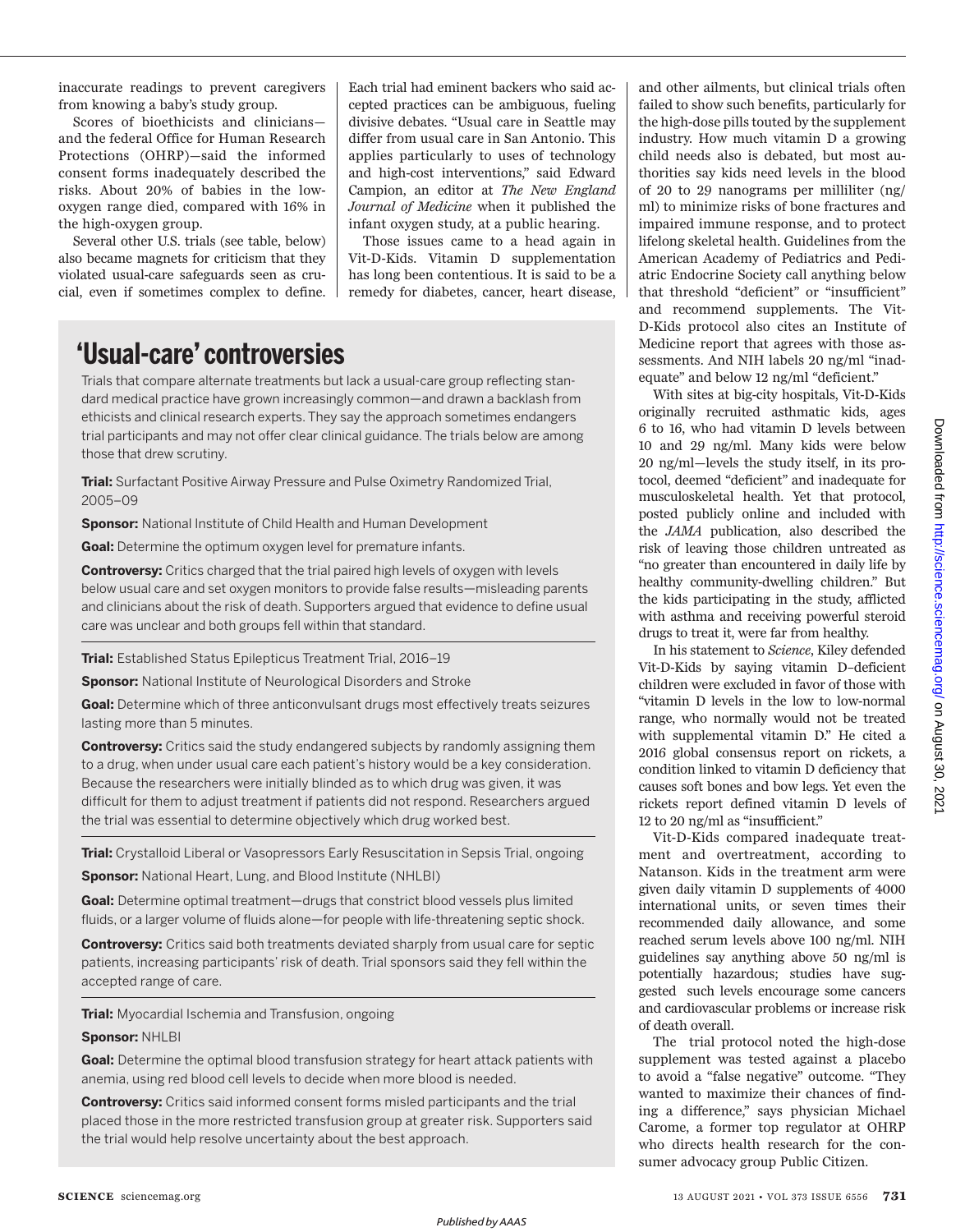## **Risky choices, rejected warnings**

About 18 months after the Vit-D-Kids trial began, its researchers were challenged about the study's ethical approach and methodology, which critics said left many vulnerable children deficient in vitamin D, an essential nutrient.



*Science* also reviewed versions of the informed consent forms used by Vit-D-Kids, some of which Davidson acquired through a Freedom of Information Act (FOIA) request. Experts in trial design say those forms stressed potential benefits over harms and were overly complex and confusing.

For example, instead of discussing vitamin D deficiency, the forms used the more benign-sounding term "low vitamin D," says Columbia University cardiologist Raymond Givens, who studies institutional racism in medicine and medical publishing. Ethicist Harriet Washington, whose book *Medical Apartheid* discusses clinical experiments on Black Americans, also notes parents often misunderstand essential research terms.

The informed consent forms for Vit-D-Kids called rickets, not bone fractures, the primary risk for children who received placebos. But rickets affects infants and very young children—far younger than those enrolled in Vit-D-Kids. The consent form should have clearly stated that any child in the placebo group with insufficient vitamin D would face a higher risk of broken bones, says Boston University medical ethicist George Annas. But if such an explicit concern had been noted, he suspects few parents would have signed the consent form because "it almost sounds like child abuse."

In his statement, Kiley wrote to *Science* that the fracture risk from too little vitamin D didn't apply to the trial's kids because they used only inhaled steroids, not injected or oral forms, which in adults cause bone to demineralize. But up to 14 children on the placebo took systemic steroids at least twice during the trial—enough to increase the fracture risk, according to an authoritative asthma study.

**AFTER LEARNING** many details of Vit-D-Kids, Davidson in August 2017 sought advice from Frank Greer, an emeritus professor of pediatrics at the University of Wisconsin, Madison, and member of the Vit-D-Kids DSMB. In an email Davidson gave to *Science*, Greer expressed alarm about giving a placebo and concerns about possible adverse effects in the high-dose group. (NHLBI recused Greer from discussions of the matter after learning of Davidson's communication with him.)

Davidson then complained to NHLBI officials. "[Davidson] makes very valid points and … [the investigators] need to address this in a very substantive way," Kiley subsequently wrote to colleagues in an email Davidson obtained via a FOIA request. "I am inclined to put a clinical hold on this study if we cannot get [a DSMB] review done next week."

After months of deliberation, the DSMB in early 2018 approved changes to the trial, excluding any future enrollees with vitamin D levels below 14 ng/ml, compared with the prior cutoff of 10 ng/ml, and adding new wording to the consent form. The revised version said, "The risk to bone health is unclear if the vitamin D level is 14–19 ng/ml. However, many doctors would treat with vitamin D at this level." The board acted "out of an abundance of caution," Kiley wrote in his recent statement.

Carome calls the revisions a tacit acknowledgment that the consent form used to recruit many of the kids "failed to disclose important information that parents would have needed to make a fully informed decision." He says the new form continued to obfuscate risk by implying that treating vitamin D deficiency was a gray area. Moreover, parents were never told what their children's specific vitamin D levels were, either at enrollment or later in the trial. Care decisions, including whether to supplement a kid's vitamin D on their own, were effectively out of their hands.

**WHEN** *JAMA* **PUBLISHED** the results of Vit-D-Kids in August 2020, it looked like just another failed vitamin supplement trial. The placebo group and treatment groups experienced about the same number of adverse events—mainly asthma-triggered hospitalizations or emergency department visits, according to the paper. *JAMA* had in 2018 rejected a commentary Davidson submitted criticizing the trial's use of a placebo arm; after the study's publication, he sent a letter to the editor outlining that concern and questions about the trial's racial mix. *JAMA*  rejected that as well.

*JAMA*'s editors declined interviews, but wrote in a statement they were "aware" of Davidson's concerns and that the study was designed to "ensure the safety" of participants. They noted the paper reported that trial investigators stopped giving placebos to several kids, and referred them to an endocrinologist, after their vitamin D levels dropped below the study's minimum requirement.

But Celedón and colleagues did not report in the *JAMA* paper, or in results posted to ClinicalTrials.gov, that kids in the trial broke bones. Kiley disclosed that at least nine fractures had occurred only when Representative Lloyd Doggett (D–TX), who chairs an NIH oversight panel and had been contacted by Davidson, asked about the trial.

Five fractures had occurred among kids given vitamin D and four in the placebo group, which is nearly twice the rate expected for asthma sufferers in that age group. But Kiley told Doggett that the trial's oversight board found no safety issues. (In an interview, DSMB chair Dennis Ownby of Augusta University said his panel was told that the rate of fractures was very low, but does not recall independently verifying that information.) Kiley refused to share details of those fractures with Doggett for unspecified "reasons of patient privacy and scientific integrity."

Davidson, Natanson, and other trial design experts *Science* contacted were troubled that Vit-D-Kids failed to report the fractures and their details publicly. Although the comparable number of fractures in each arm might suggest the placebo group was not at greater risk, they note the breaks are impossible to interpret without information on their severity and precipitating events, such as contact

GRAPHIC: N. DESAI/*SCIENCE*

GRAPHIC: N. DESAI/SCIENCE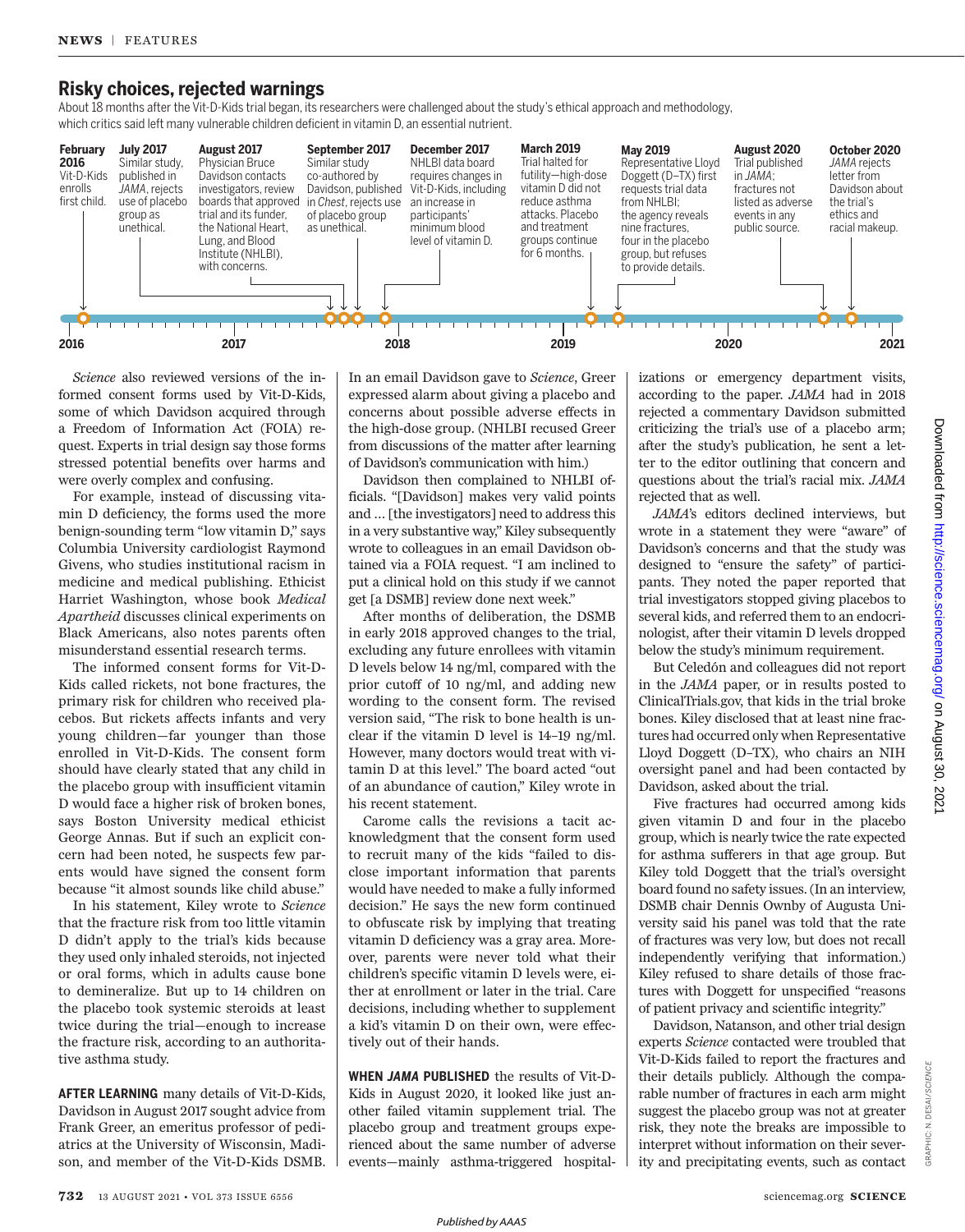sports versus low-stress activities.

"Letting kids spend 48 weeks as low as 10 ng/ml—and doing this primarily to minority kids while warning them about irrelevant rickets instead, then covering up bone fractures—is awful," Davidson says. "Those kids with the lower vitamin D levels need to be located, carefully assessed, and treated if necessary. They need explanations and oversight for a while to minimize their future risk."

**THE MAKEUP** of the 192 trial participants, which included 100 Black kids, intensified the debate. Kiley in his statement defends the trial's demographics, noting that Black children "are twice as likely as white children to be affected by asthma." Yet even with higher asthma rates, Black children were vastly overrepresented in the trial, in comparison with their numbers at study sites like Pittsburgh and Boston.

That concerns Givens and others. "[If] most of [a trial's] subjects will be nonwhite, and a large proportion low-income and perhaps lacking advanced education among parents, there is a need for heightened attention to the ethics and appropriateness of the trial," he says, including intensive community outreach before recruitment in poor or minority populations.

Macklin calls it "surprising if not appalling—that IRBs in these major U.S. medical centers are willing to approve studies in which disadvantaged children are randomly assigned to a placebo group, justified by the argument that they are not being made worse off than they would be if not enrolled in the study."

Annas compares Vit-D-Kids to "no-care as usual care" trials in resource-poor nations, such as NIH-funded trials in African nations in the 1990s. In pregnant women, the antiviral zidovudine, also known as AZT, was tested against a placebo to see whether it blocked mother-to-child HIV transmission. The drug was already the standard of care during pregnancy for HIV-infected women elsewhere.

Washington said she was dismayed to learn the trial protocol and consent forms prominently discussed analyzing kids' genes for clues connecting low vitamin D to asthma but glossed over obvious inner-city risk factors such as air pollution, stress, and poverty, which could also lead to vitamin deficiency and asthma. The hunt for genetic explanations above social linkages "reinforces the belief that … biological dimorphism drives a lot of illnesses," she says. "It's unethical. It's deeply illogical. And it fits a racist pattern."

Kiley and Celedón declined to comment on that issue. Ownby says he also sees asthma as a disease "primarily of lower socioeconomic status," closely linked to disadvantages experienced by Black people and other people of color and to the social issues Washington notes. But he adds that "to try to look at them all at once just isn't within the scope of most NIH grant studies. There's just not enough money." Studying genetic questions, particularly for those most affected by asthma, is also important and ethical, Ownby says.

To Carome, Vit-D-Kids offers new evidence that, overall, "our IRB system is broken." He doubts that any hospital panel that greenlit the study asked how its own physicians would normally treat asthmatic children deficient in vitamin D. None would fail to give baseline supplements, he says. It's a sign that IRBs tend to uncritically accept NIH funding

#### **Treatments on trial**

National Institutes of Health (NIH) funding for clinical trials comparing different treatments rose starting in 2009. Spending on such comparative effective research increased sharply with the creation of the Patient-Centered Outcomes Research Institute (PCORI).



as a stamp of approval, Carome adds.

Critics of Vit-D-Kids say the study, though an extreme case, also points to troubling trends amid an explosion of comparative effectiveness research (CER) trials, which examine the benefits and harms of treatments. U.S. funding for CER clinical trials and related trial support rocketed from an annual average of about \$34 million between 2009 and 2011 to \$284 million since then—largely because of the government-created nonprofit Patient-Centered Outcomes Research Institute (PCORI), which specializes in assessing treatments side by side.

Meanwhile, criticisms of such studies have mounted. In 2018 Public Citizen challenged what it called "reckless" flaws in an NIHbacked study of treatments for septic shock, a life-threatening effect of infection. The group said the trial randomly assigned subjects to

combinations of fluids and drugs in ways that departed sharply from usual care tailored to each patient's condition. In a public statement, Carome called patients in the ongoing trial "unwitting guinea pigs in a physiology experiment that will not advance medical care for sepsis and likely will harm many."

Trial organizers challenged that verdict but last year OHRP and NHLBI forced changes in the trial's protocol to allow individualized care—improvements Public Citizen commended but called insufficient. (At the time, NIH barred Natanson and another NIH scientist from commenting on the sepsis trial.)

Natanson recently analyzed CER trials of critically ill people published over 1 year in three "high-impact journals with a reputation for a rigorous review process—the best clinical trial journals in the country." The yet-unpublished study examined roughly 50 trials, identifying those that improperly

excluded a usual-care arm. He estimates that "up to half of the [CER] trials done in critically ill subjects have this problem." A huge proportion of trials of nonemergency interventions, like Vit-D-Kids, also excludes a usual-care arm, including more than 70% of PCORI's CER trials. Natanson says scientific results, patient safety, and the informed consent process all suffer when a usual-care comparator is absent. But he acknowledges that trial funders and IRBs struggle when no bright line differentiates experimental interventions from usual care. Making those distinctions can require laborious observational studies and surveys.

PCORI itself says usual-care comparators are often important or necessary. But given frequent

challenges in defining standard practice, the group actively discourages usual-care arms—"unless they represent legitimate and coherent clinical options." That's an abdication, Natanson says. "It's much easier to say, 'I have two ideas, two strategies.' … It's much more difficult to say, 'What is usual care? How is it practiced? How can I design the trial so that … at least one arm is receiving usual care?'"

A real-world benchmark can be essential to evidence-based medicine—whether a trial examines oxygen levels for preemies or vitamin D for asthmatic kids, Natanson adds. "It's just common sense. Why study two things inside of a trial that nobody does outside of the trial?"

This story was supported by the *Science* Fund for Investigative Reporting.